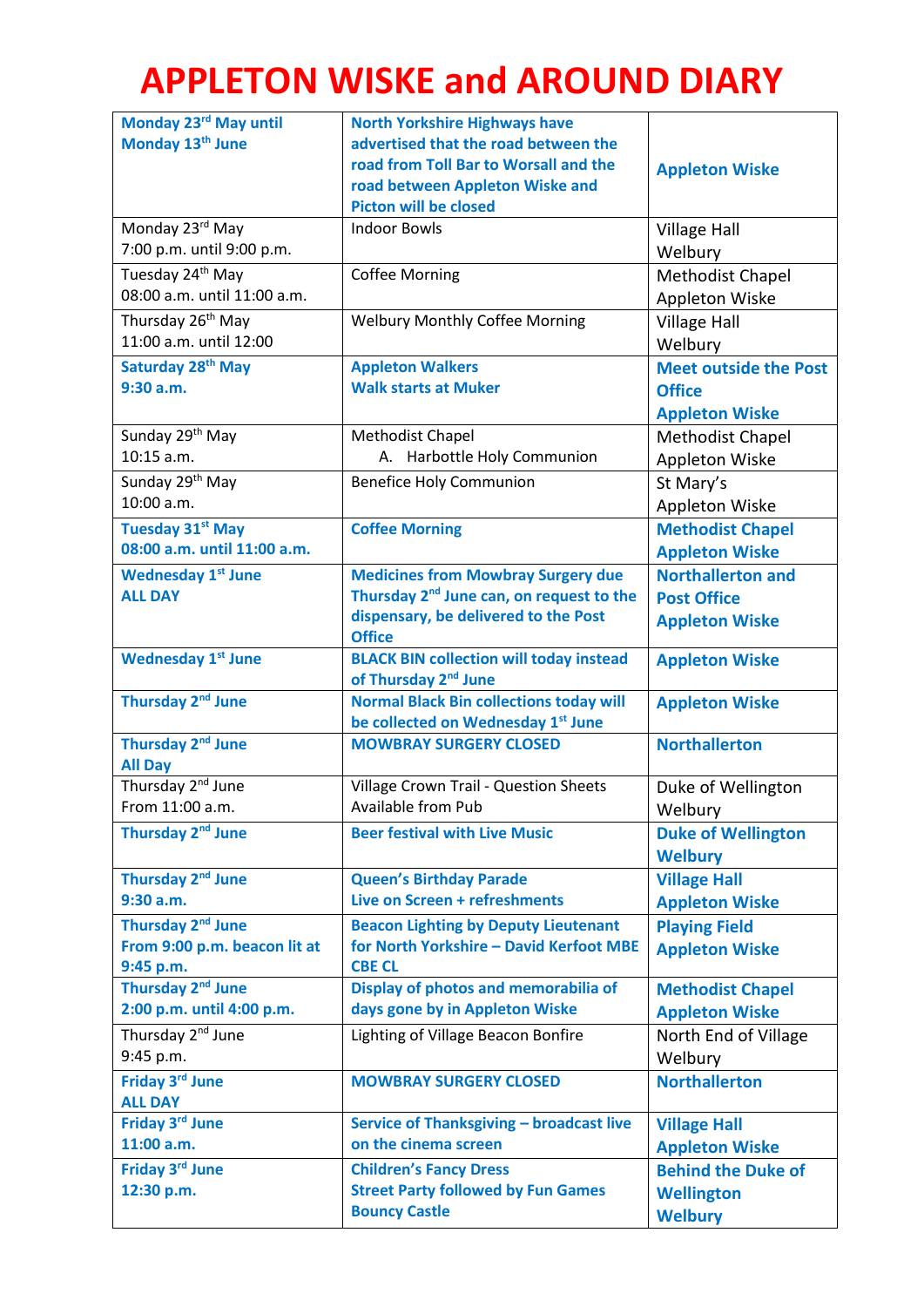## **APPLETON WISKE and AROUND DIARY**

|                                | <b>BYO Food</b>                                   |                            |
|--------------------------------|---------------------------------------------------|----------------------------|
| Friday 3rd June                | <b>Jubilee Quiz and Pie and Peas Supper.</b>      | <b>Lord Nelson Inn</b>     |
| 7:00 p.m.                      | <b>Tickets £5 from Village Post Office</b>        | <b>Appleton Wiske</b>      |
| Friday 3rd June                | Queen's Platinum Jubilee Celebration              |                            |
| 3:00 p.m. until 5:00 p.m.      | Games and Best in Show Competition                |                            |
| 5:00 p.m.                      | Village Photograph                                |                            |
| 5:30 p.m.                      | Afternoon Tea                                     | <b>Village Hall</b>        |
| 7:00 p.m.                      | Disco with MDOC Entertainment                     | East Harlsey               |
|                                | Entry by FREE Ticket Only                         |                            |
|                                | From Carol 07894 863477                           |                            |
|                                | carolmiller@ gmail.com                            |                            |
| Saturday 4 <sup>th</sup> June  | <b>MOWBRAY SURGERY CLOSED</b>                     | <b>Northallerton</b>       |
| <b>ALL DAY</b>                 |                                                   |                            |
| Saturday 4 <sup>th</sup> June  | <b>Judging of the Village Pudding</b>             | <b>Outside Lord Nelson</b> |
| 12:00 noon                     | <b>Competition</b>                                | Inn                        |
|                                |                                                   | <b>Appleton Wiske</b>      |
| Saturday 4 <sup>th</sup> June  | <b>Street Party</b>                               | <b>Front Street</b>        |
| From 1:00 p.m.                 |                                                   | <b>Appleton Wiske</b>      |
| Saturday 4 <sup>th</sup> June  | Village Photo - come along and be                 | <b>Village Green</b>       |
| 4:00 p.m.                      | included in the photograph to record              | <b>Appleton Wiske</b>      |
|                                | villagers at the Platinum Jubilee                 |                            |
| Saturday 4 <sup>th</sup> June  | Family BBQ and Disco - Adults £5,                 | <b>Village Hall</b>        |
| 6:00 p.m. until 11:00 p.m.     | children FREE. BYO Food and Pudding to            | Welbury                    |
|                                | share. TICKET ONLY                                |                            |
| Sunday 5 <sup>th</sup> June    | Hymns and Pimms                                   | St Mary's Church           |
| 11:00 a.m.                     |                                                   | Appleton Wiske             |
| Sunday 5 <sup>th</sup> June    | 1950's Afternoon Tea Dance                        |                            |
| 3:00 p.m. until 5:00 p.m.      | <b>Tickets £5 includes delicious selection of</b> | <b>Village Hall</b>        |
|                                | sandwiches, scones, cakes. Extra £3 for           | <b>Appleton Wiske</b>      |
|                                | <b>Prosecco. Concessions for young</b>            |                            |
|                                | children and families. Tickets from               |                            |
|                                | <b>Appleton Wiske Post Office.</b>                |                            |
| Sunday 5 <sup>th</sup> June    | Prosecco, Pimms and Canapes                       |                            |
| 4:00 p.m.                      | Indoor / Outdoor service rounding off             | St Leonard's Church        |
|                                | the Jubilee including the National                | Welbury                    |
| Sunday 5 <sup>th</sup> June    | Anthem<br>Afternoon Tea With (or without) a Twist |                            |
| 2:00 p.m. until 4:00 p.m.      | Please book tables at pub                         | <b>Duke of Wellington</b>  |
|                                |                                                   | <b>Welbury</b>             |
| Tuesday 7 <sup>th</sup> June   | <b>Coffee Morning</b>                             | <b>Methodist Chapel</b>    |
| 08:00 a.m. until 11:00 a.m.    |                                                   | <b>Appleton Wiske</b>      |
| <b>Wednesday 8th June</b>      | <b>NO RECYCLING BIN COLLECTION TODAY</b>          | <b>Appleton Wiske</b>      |
|                                | Collection will be on Thursday 9th June           |                            |
| Thursday 9 <sup>th</sup> June  | <b>RECYCLING BIN COLLECTION TODAY</b>             | <b>Appleton Wiske</b>      |
| Thursday 9 <sup>th</sup> June  | <b>Appleton Players Annual General</b>            | <b>Village Hall</b>        |
| 7:00 p.m. for 7:30 p.m.        | <b>Meeting.</b>                                   | <b>Appleton Wiske</b>      |
|                                | <b>Everyone is welcome</b>                        |                            |
| Tuesday 14th June              | <b>Coffee Morning</b>                             | <b>Methodist Chapel</b>    |
| 08:00 a.m. until 11:00 a.m.    |                                                   | <b>Appleton Wiske</b>      |
| Saturday 18 <sup>th</sup> June | Plant sale & coffee morning                       | <b>Village Hall</b>        |
| 10:00 until noon               |                                                   | Welbury                    |